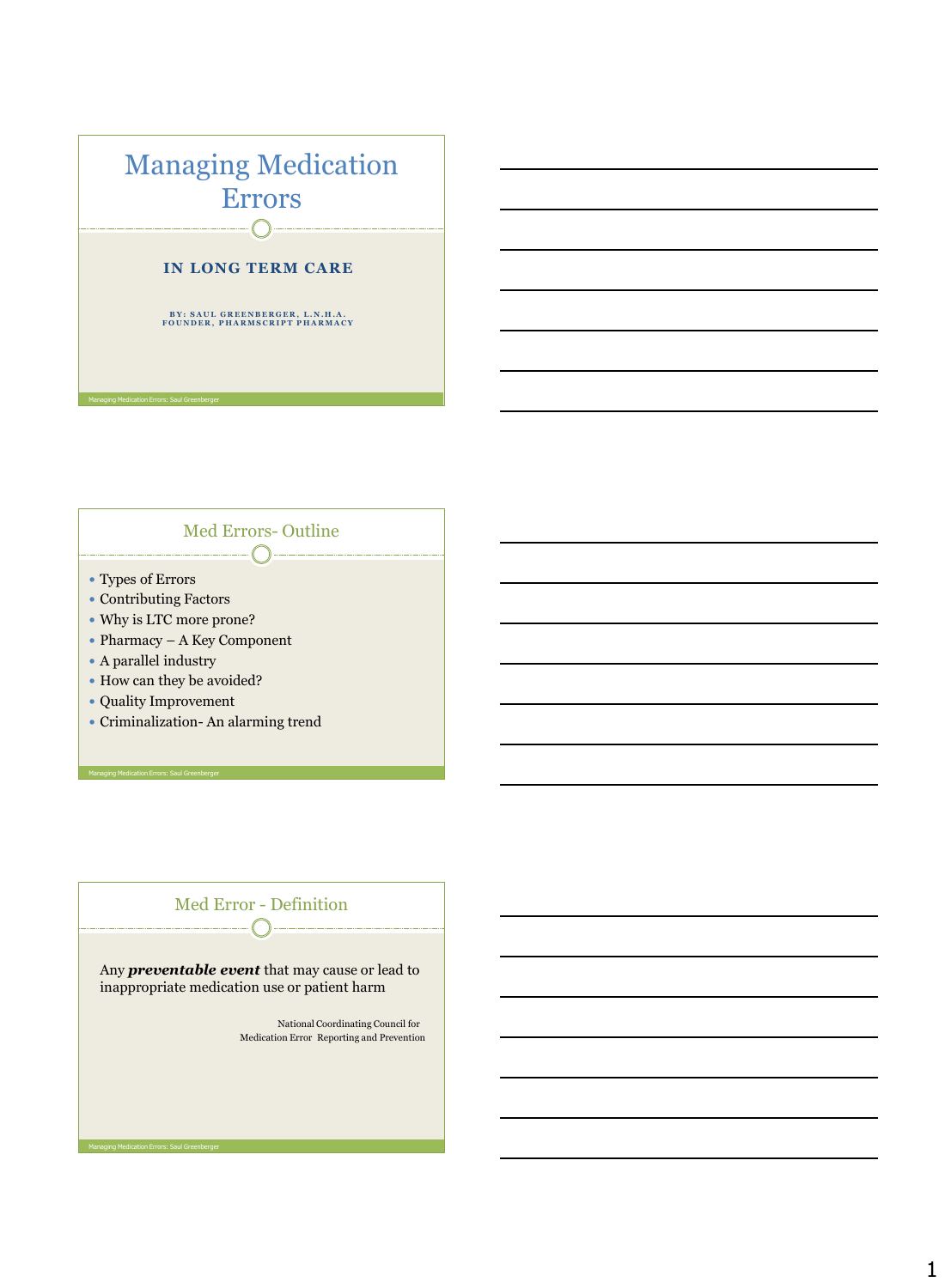





Human Error - Definition

Human error is any human action or lack thereof that exceeds the tolerances defined by the system with which the human interacts.

D.K. Lorenzo, *A Manager's Guide to Reducing Human Errors*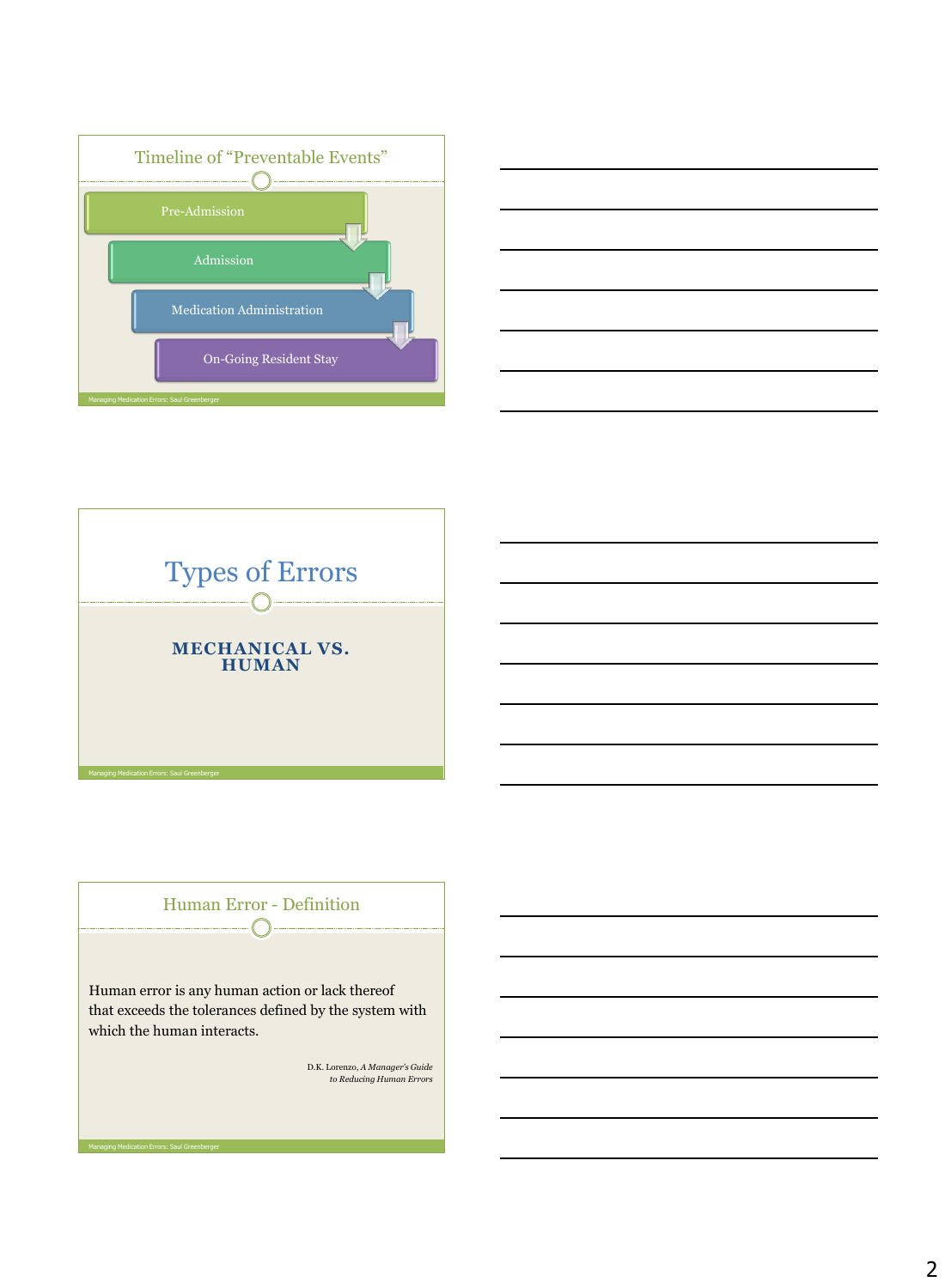#### **Unintentional errors**  $\sqrt{2}$

 *Actions committed or omitted with no prior thought* 

misreading an order

Managing Medication Errors: Saul Greenberger

- bumping the wrong switch
- forgetting to properly set the dose on an X-ray device
- usually thought of as accidents

#### **Intentional errors**

 *Actions deliberately committed or omitted because staff believe their actions are correct or better than the prescribed actions*

- Shortcuts
- "Improved" methods

Managing Medication Errors: Saul Greenberger

Don't always result in harm

#### The Swiss Cheese Organizational Model  $\bigcap$  .

Developed by James Reason , University of Manchester

 $^{\circ}$ 

 $\Omega$ 

- A series of events which must occur in a specific order and manner for an accident to occur
- Holes are opportunities for failure
- Each slice is another layer of the system

3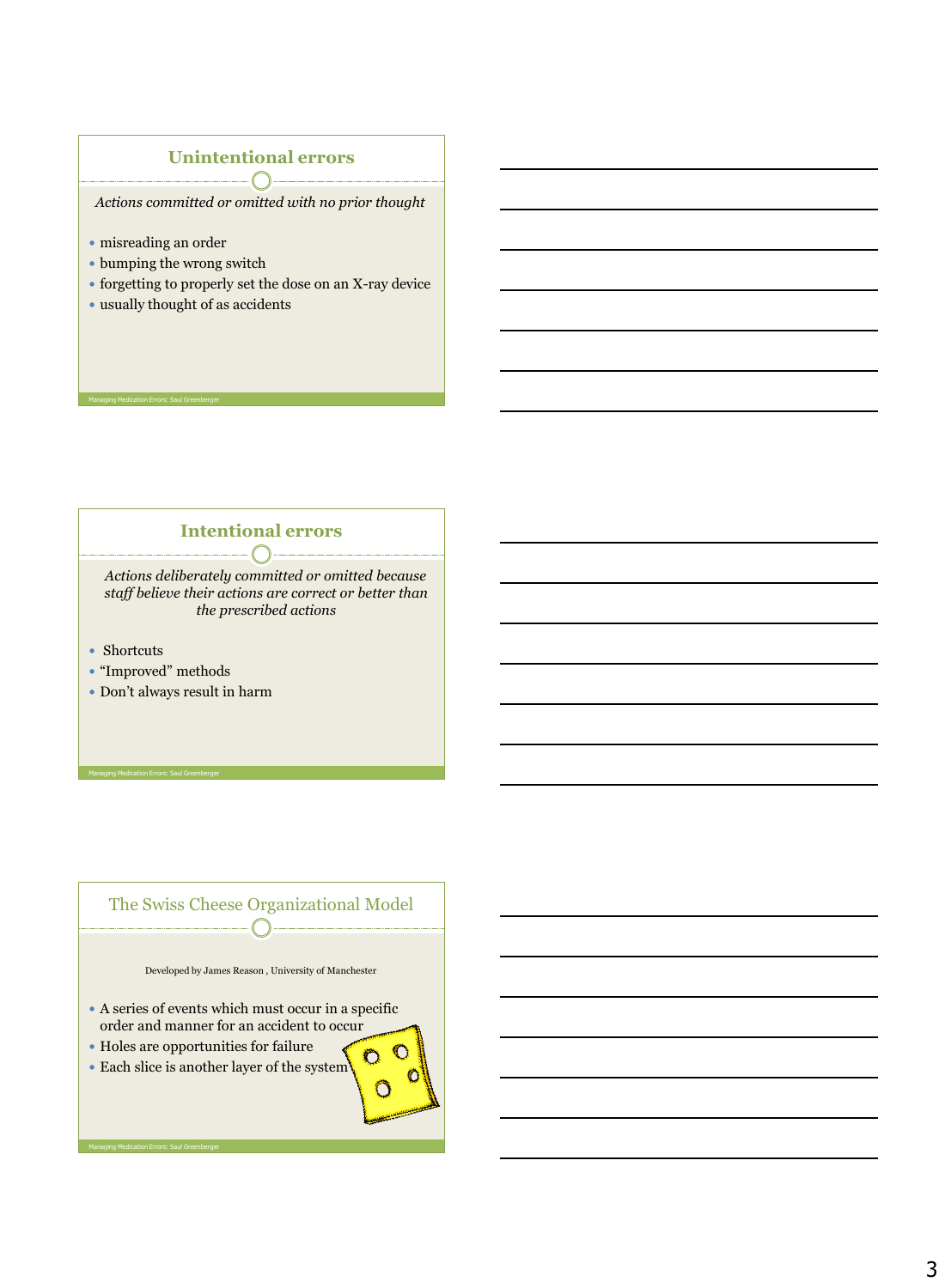



# Internal PSFs

*Individual skills, abilities, attitudes and other characteristics staff bring to the job* 

- **Experience**
- **Knowledge of standards**
- **Intelligence**
- **Motivation/work attitude**
- **Personality**
- **Emotional state**
- **Physical condition/health**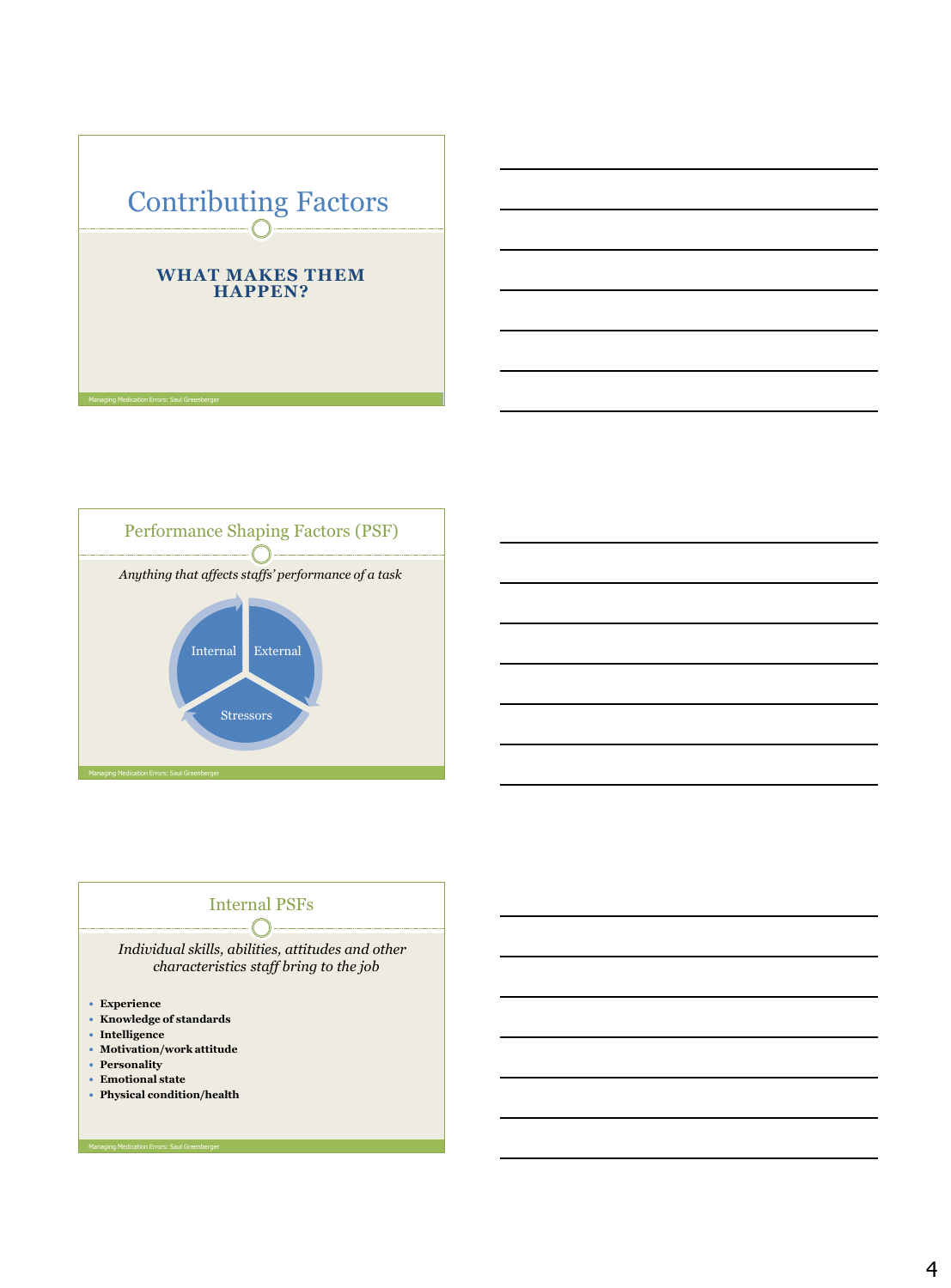#### External PSFs  $\sqrt{2}$ ╲

*Influence the environment in which tasks are performed*

**Stressors** 

 $\bigcap$ 

- Facility Layout
- Temperature, lighting, noise
- Shift rotation/Staffing levels
- Procedures: written or not written
- Frequency/repetitiveness

Managing Medication Errors: Saul Greenberger

- Heavy task load
- Threats of failure or loss of job
- Degrading or meaningless work
- Long, uneventful vigilance periods
- Distractions
- Fatigue
- Lack of rewards, recognition or benefits

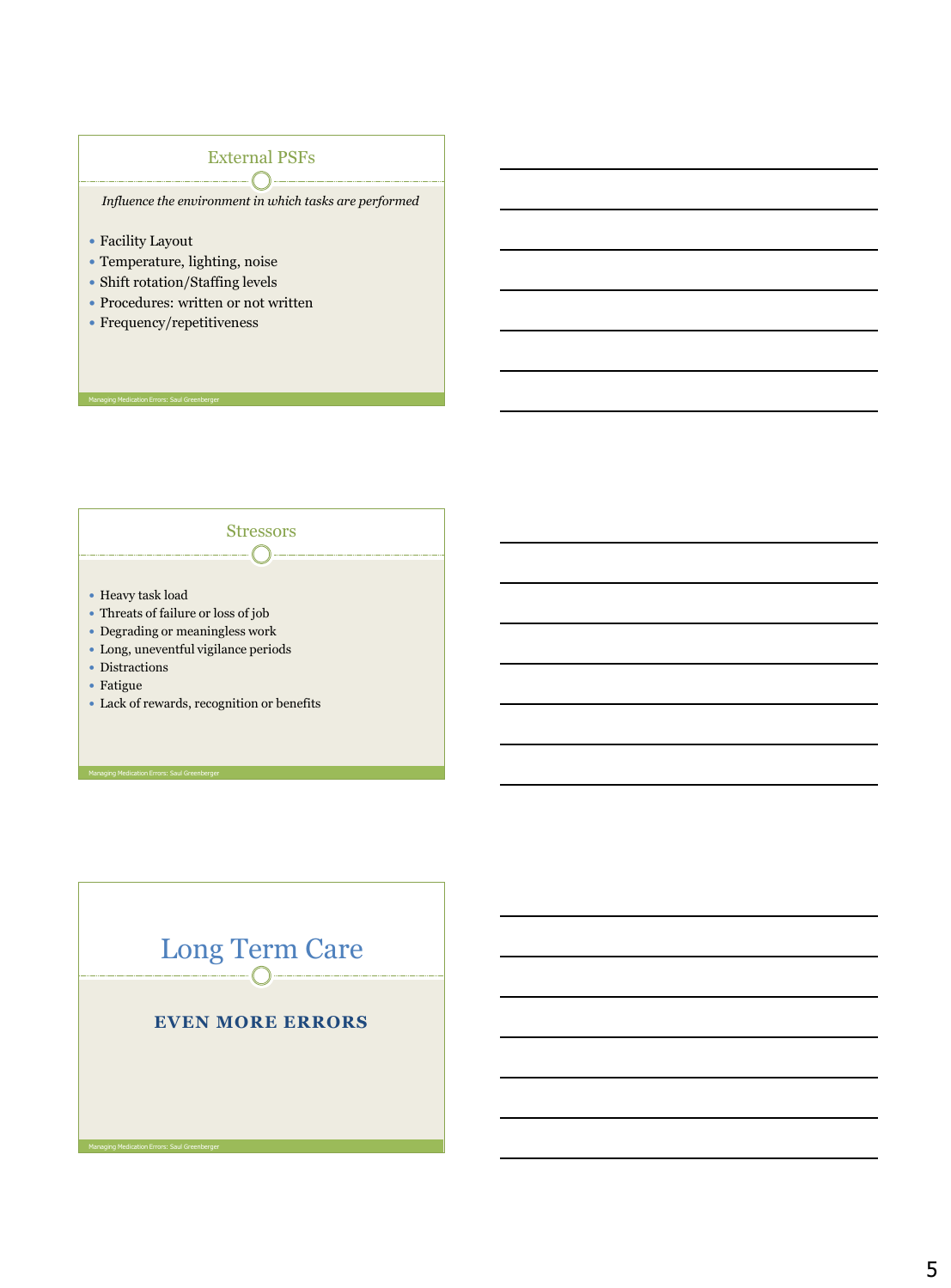









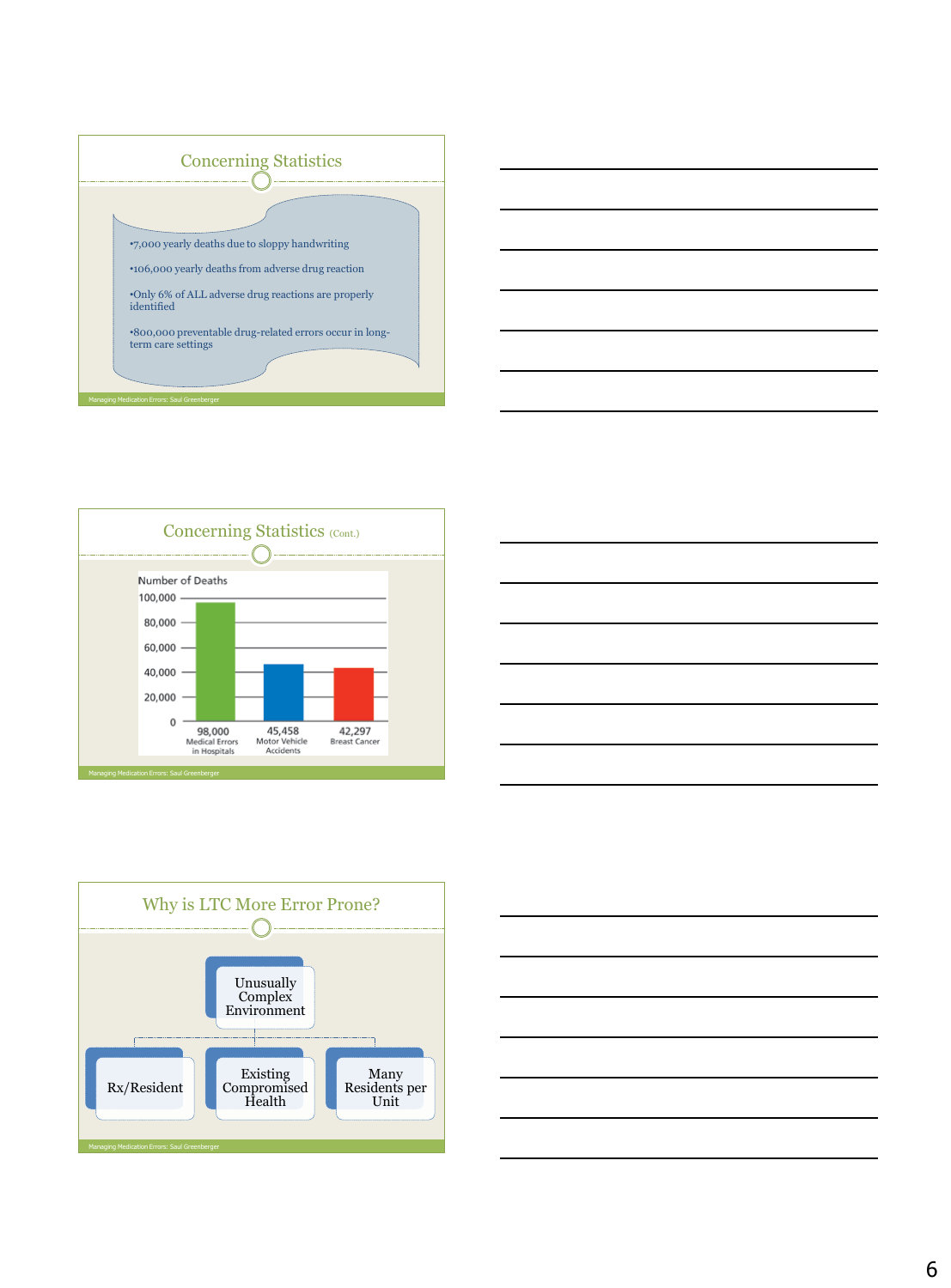



| The Fill Process - Oversimplified            |  |      |  |     |  |
|----------------------------------------------|--|------|--|-----|--|
|                                              |  |      |  |     |  |
| Code                                         |  | Fill |  | Bag |  |
|                                              |  |      |  |     |  |
| Managing Medication Errors: Saul Greenberger |  |      |  |     |  |

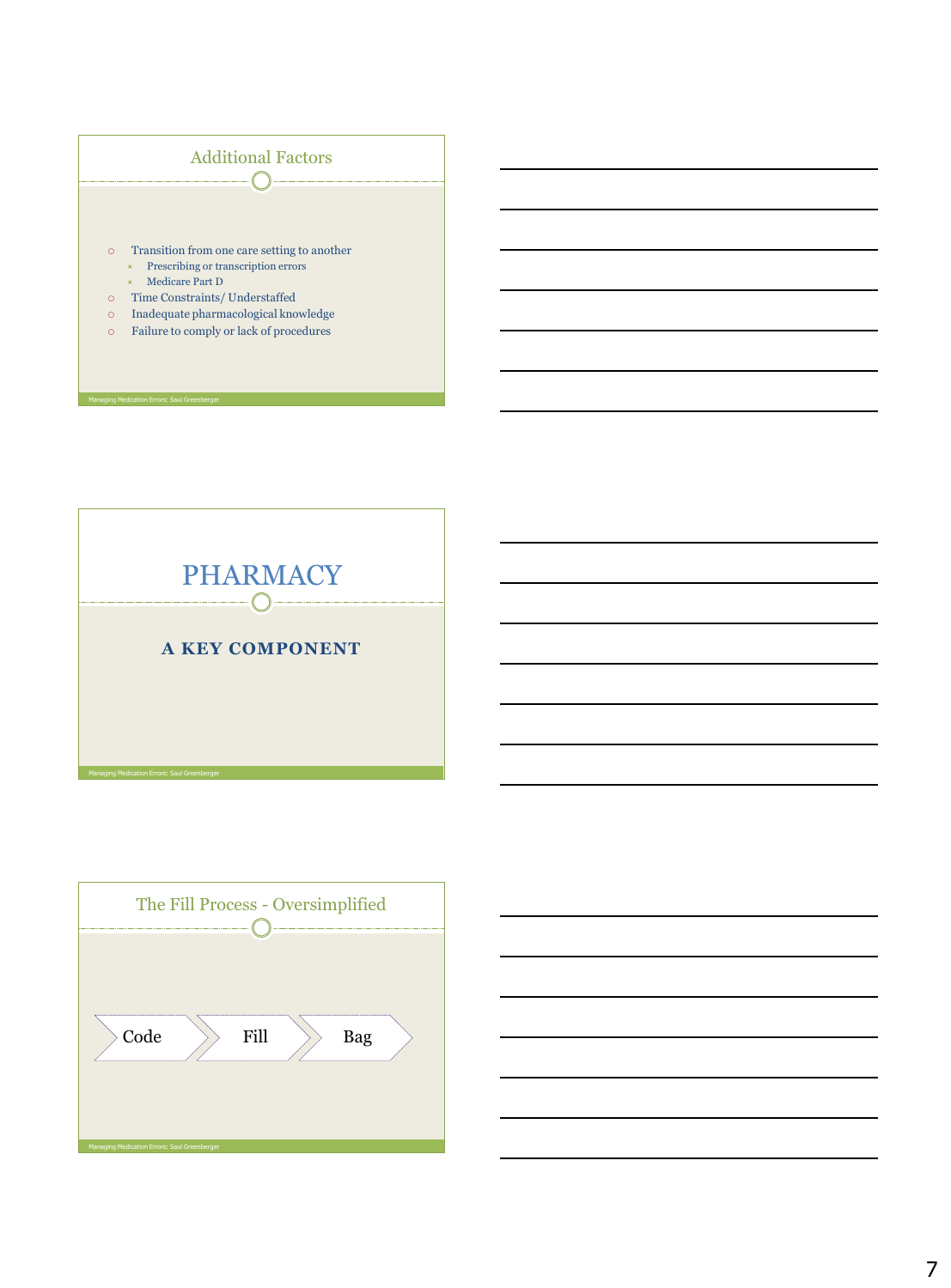







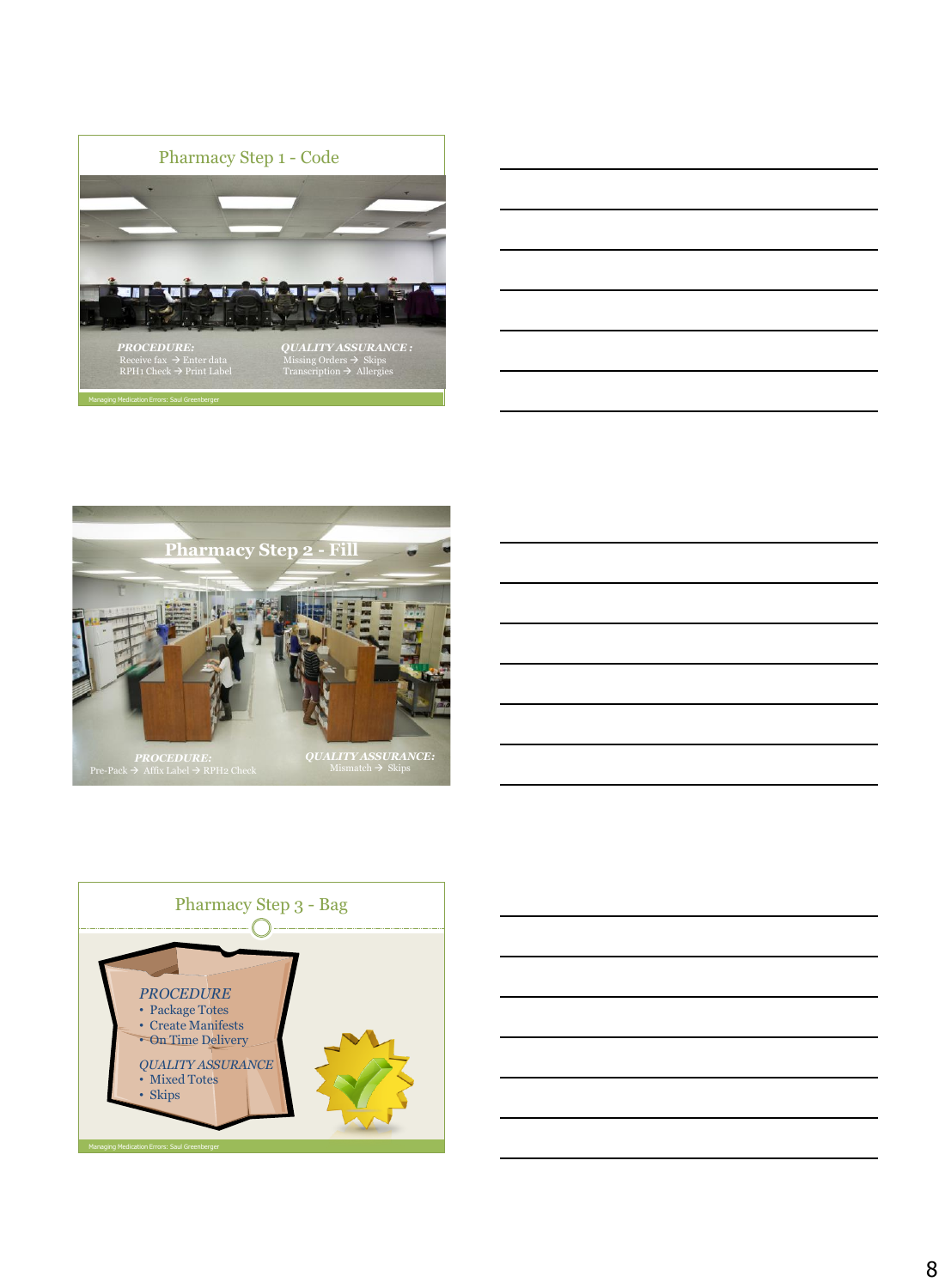# A Parallel Industry

#### **ERRORS FROM ANOTHER PERSPECTIVE**





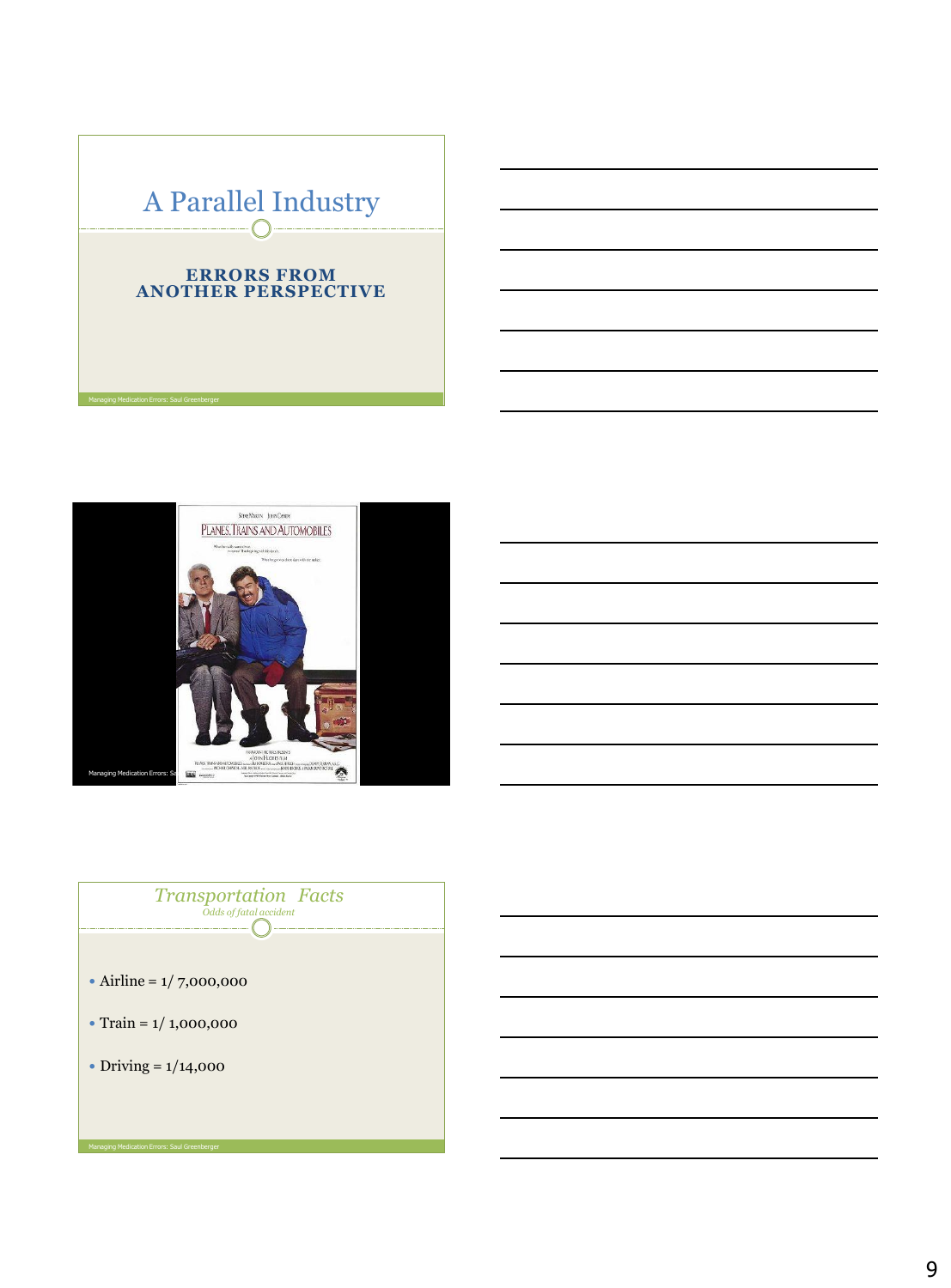### General Odds of Death  $\begin{picture}(180,10) \put(0,0){\line(1,0){10}} \put(10,0){\line(1,0){10}} \put(10,0){\line(1,0){10}} \put(10,0){\line(1,0){10}} \put(10,0){\line(1,0){10}} \put(10,0){\line(1,0){10}} \put(10,0){\line(1,0){10}} \put(10,0){\line(1,0){10}} \put(10,0){\line(1,0){10}} \put(10,0){\line(1,0){10}} \put(10,0){\line(1,0){10}} \put(10,0){\line($

- Cardiovascular disease: 1 in 2
- Smoking : 1 in 600
- Bicycle accident: 1 in 88,000
- Tornado: 1 in 450,000

Managing Medication Errors: Saul Greenberger

- Lightning: 1 in 1.9 million
- Bee sting: 1 in 5.5 million



#### **Airline Strengths**  $\bigcap$

- Minimized distractions
- Checklist centered/ Verbalization
- Set up to avoid work fatigue
- Unprecedented training routines
- Thorough investigation after even MINOR accident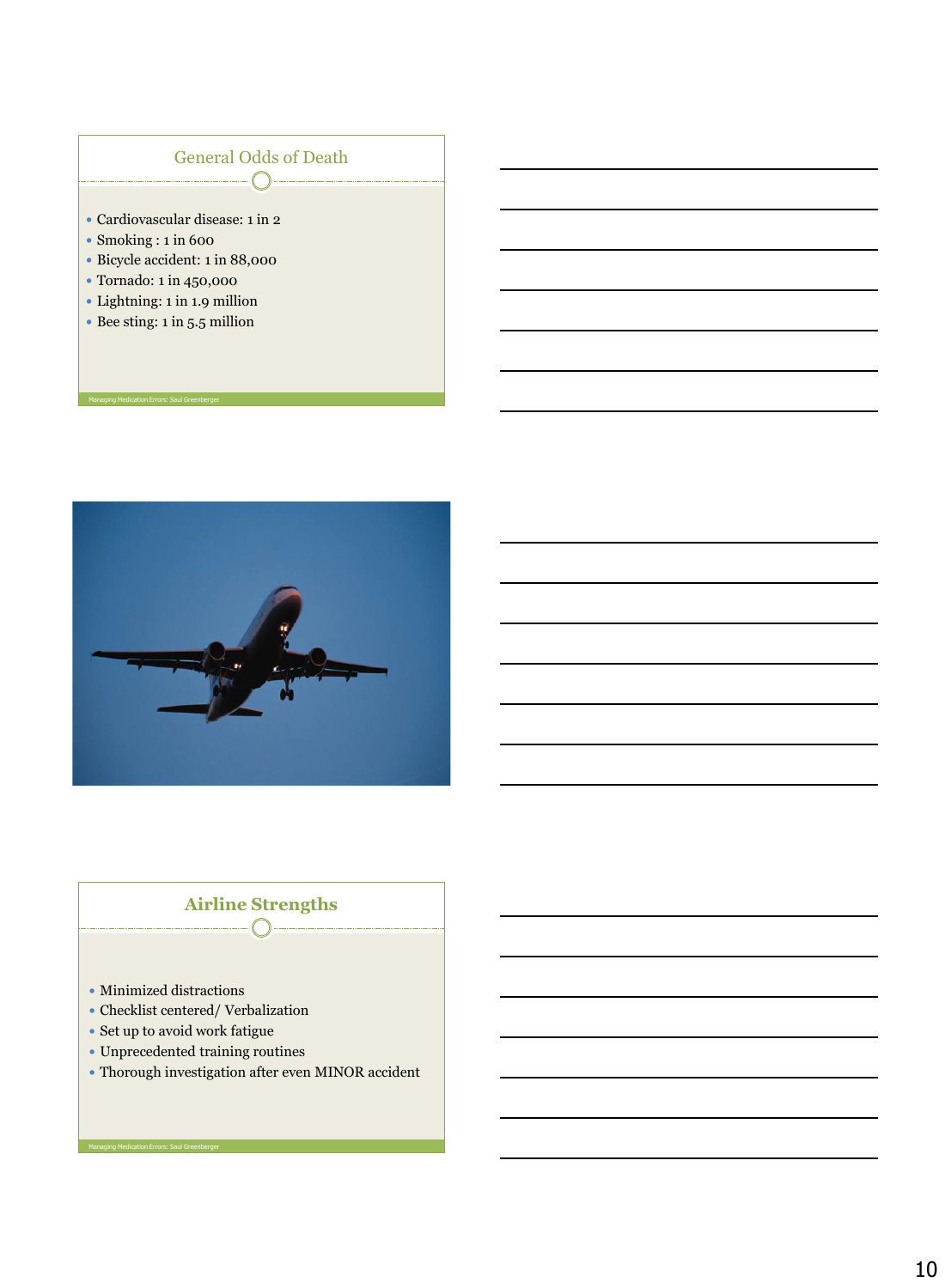





## Minimize Distractions

- Impossible to AVOID but can be CONTROLLED
- Cell Phones
- Other interruptions
- *Restart individual med pass if interrupted*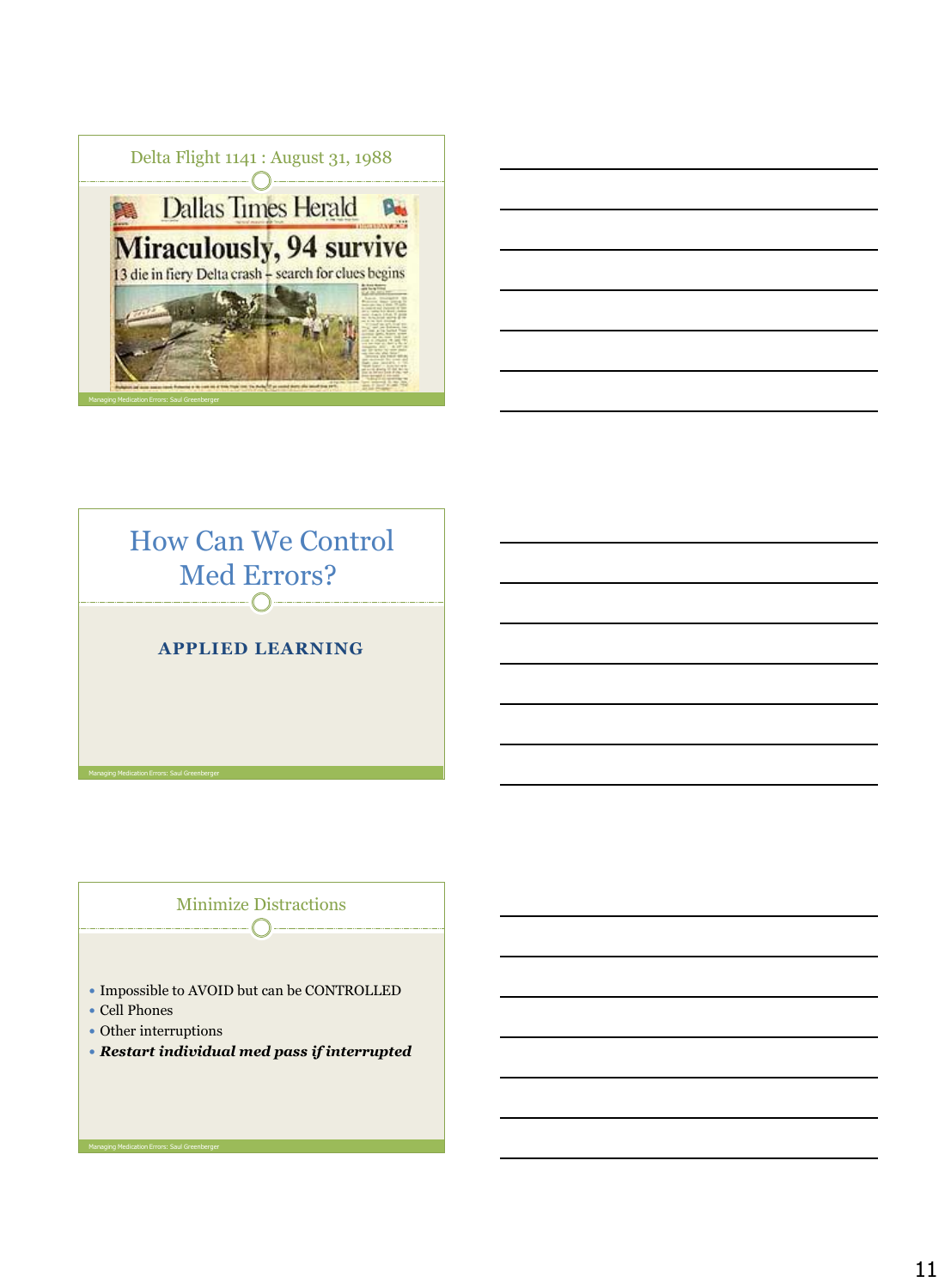



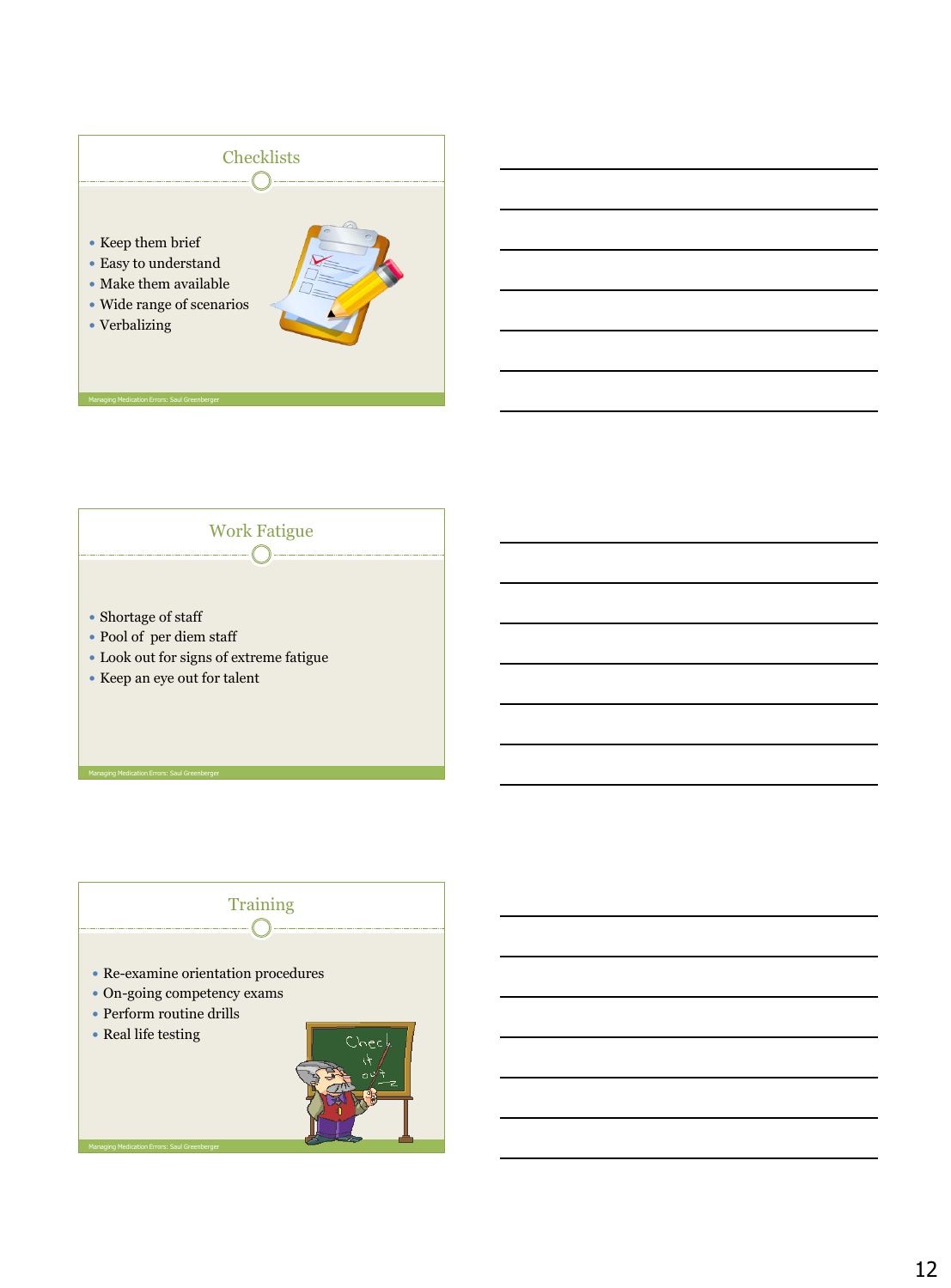



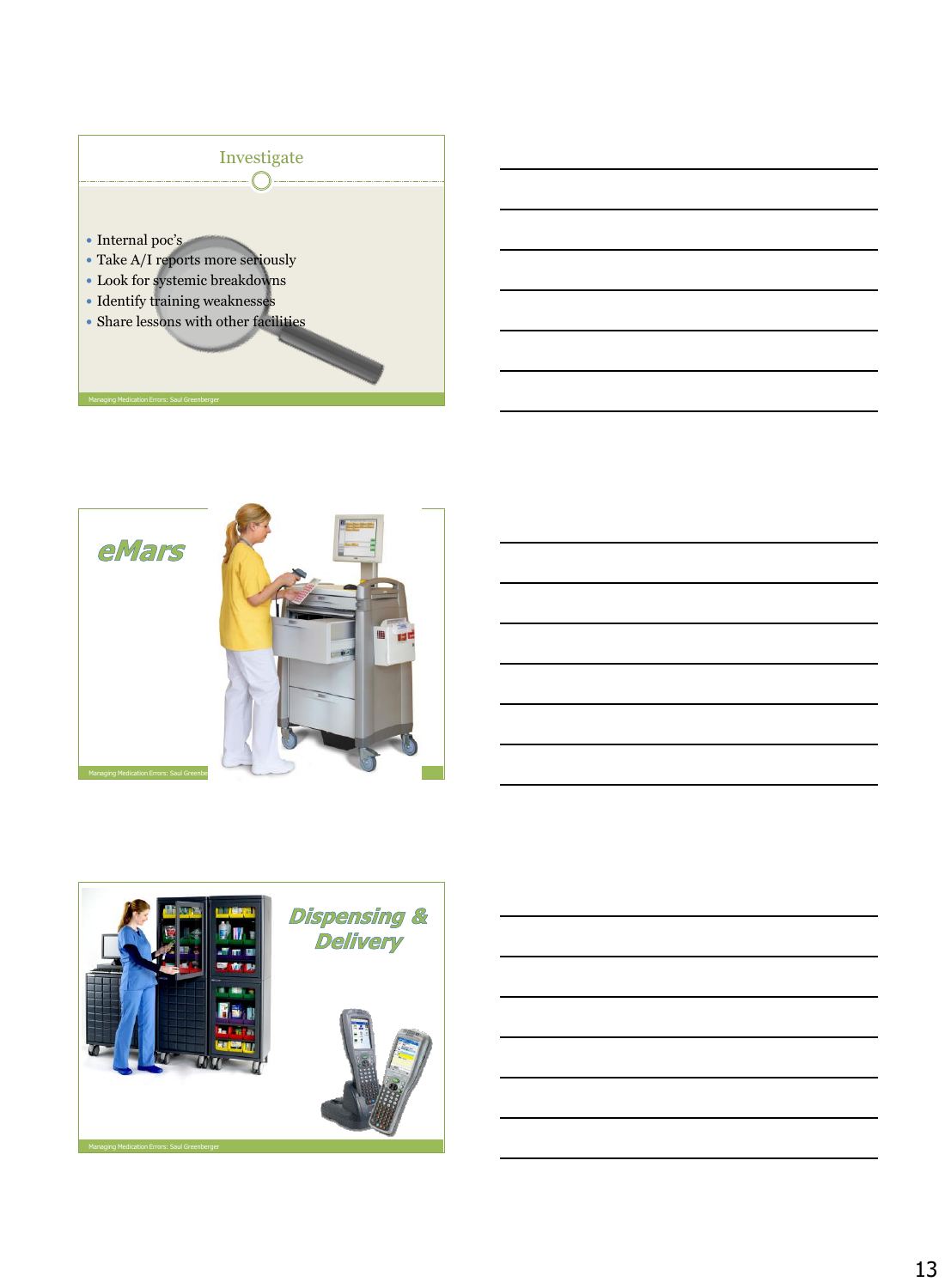



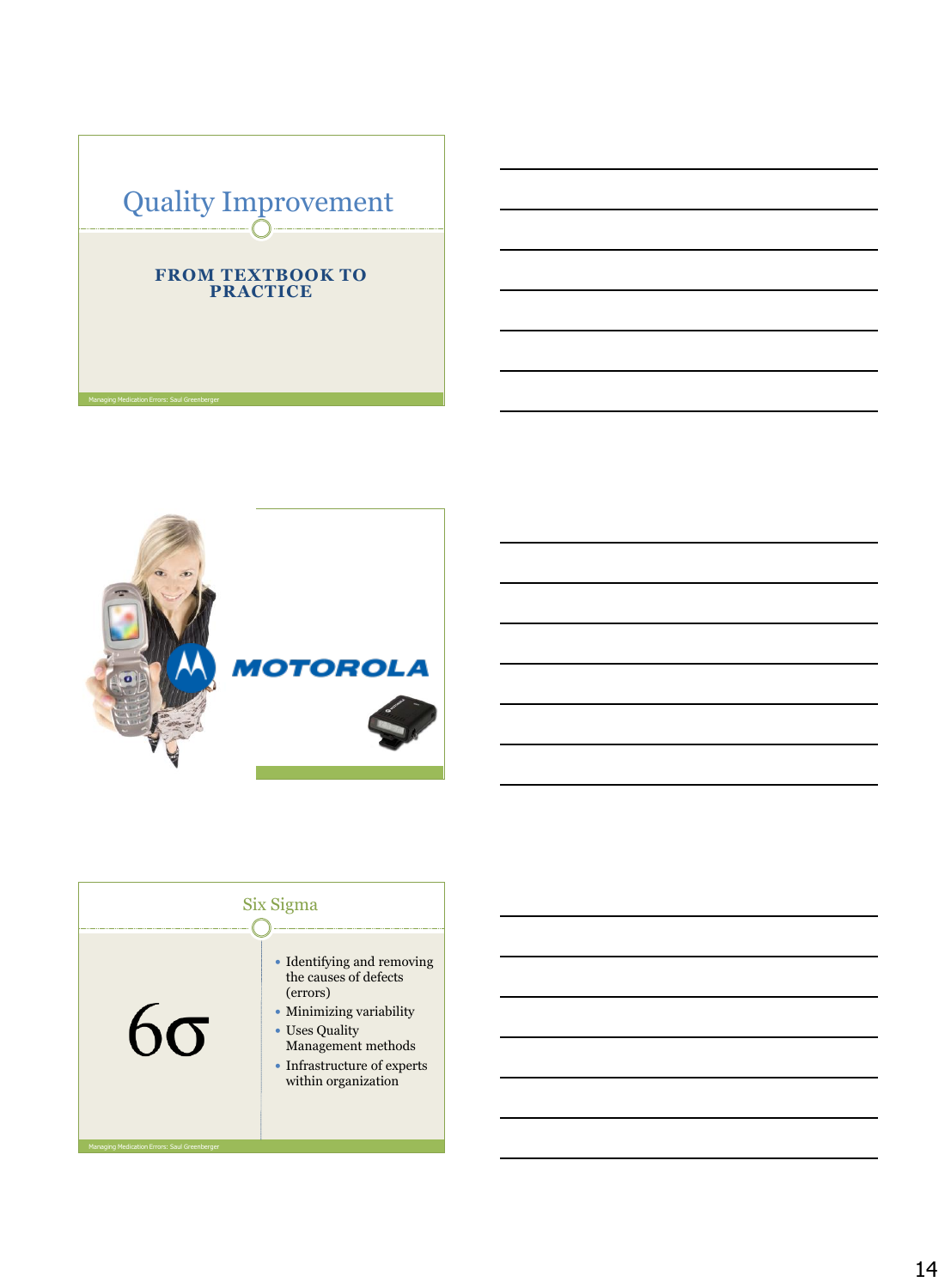









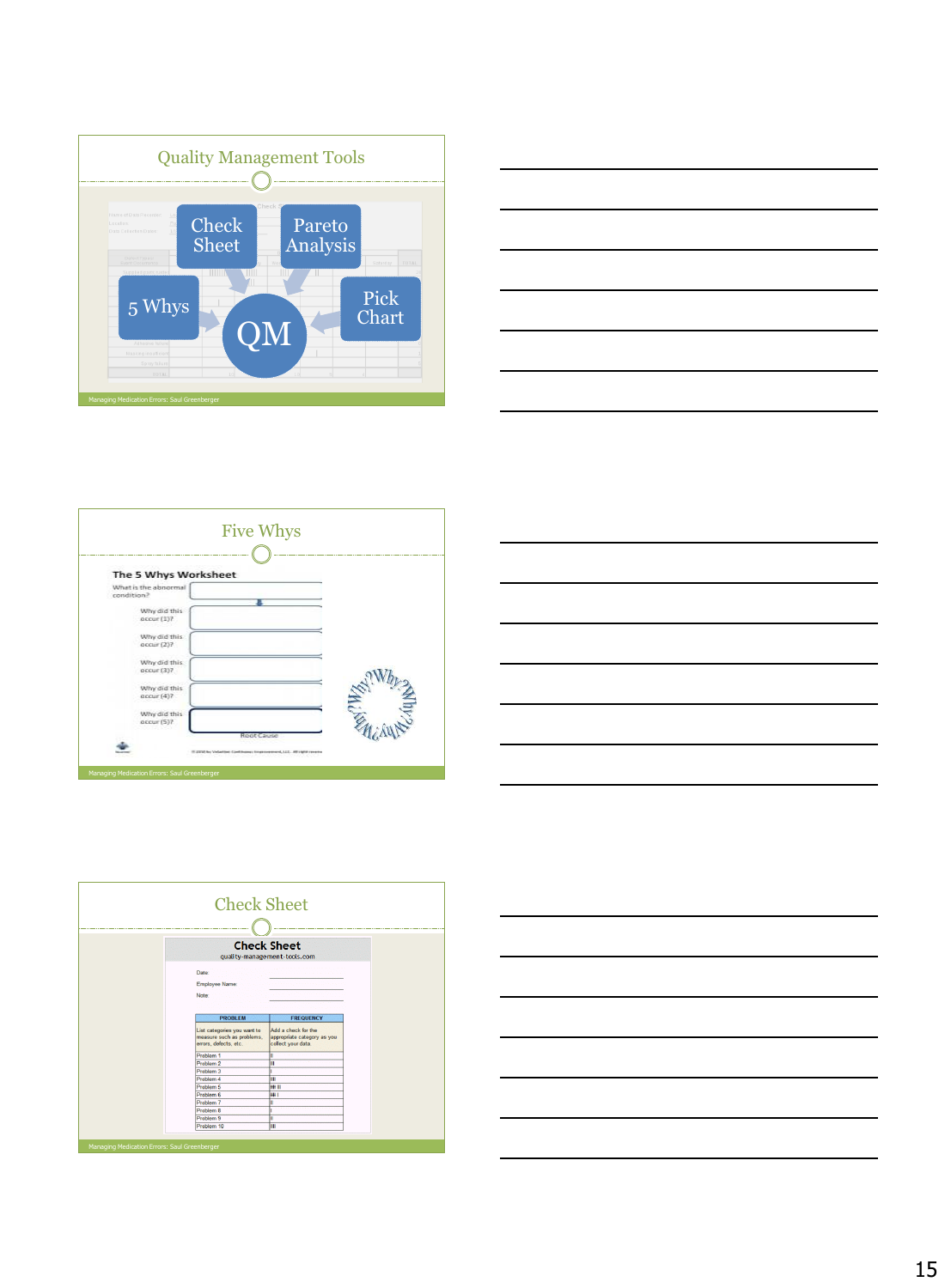



|                                              | <b>Pick Chart</b>  |                   |  |  |
|----------------------------------------------|--------------------|-------------------|--|--|
|                                              | <b>HIGH Impact</b> | <b>LOW Impact</b> |  |  |
| <b>EASY To Do</b>                            | <b>IMPLEMENT</b>   | <b>POSSIBLE</b>   |  |  |
| <b>HARD To Do</b>                            | <b>CHALLENGE</b>   | <b>KILL</b>       |  |  |
| Managing Medication Errors: Saul Greenberger |                    |                   |  |  |



#### National Quality Forum (NQF)  $\bigcap$

- Setting priorities and goals for performance improvement
- Creating standards for measuring and reporting
- Education and outreach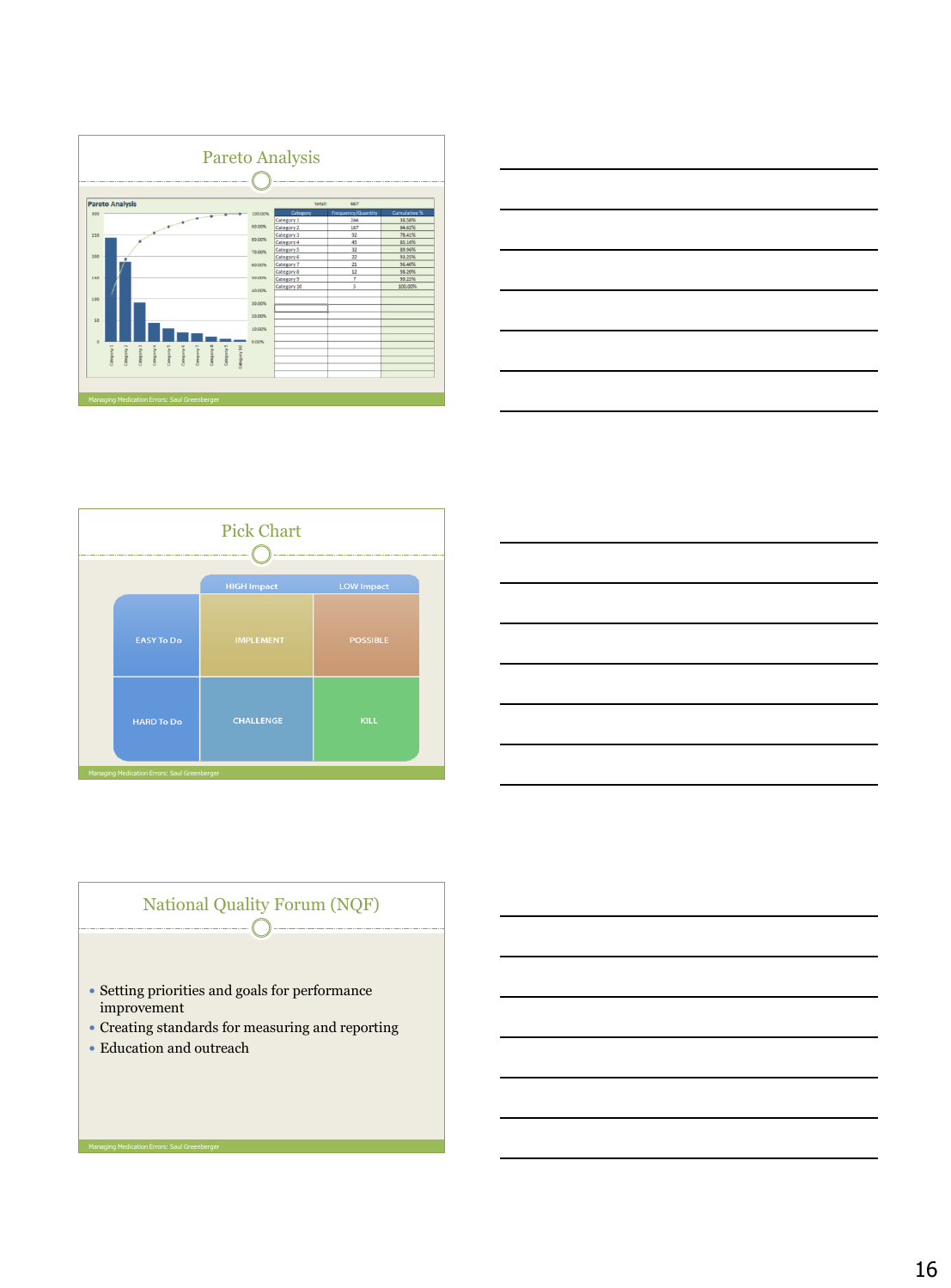# Measuring

Cornerstone of any quality improvement program



Managing Medication Errors: Saul Greenberger

•Can't change what you can't measure •Gives true scope of any problem area

•Lets you know when you've reached the goal

•Lets you compare to others



#### "Vulnerable Adult Abuse"  $-\bigcap$

Any knowing, intentional, or negligent act by a caregiver or any other person that causes harm or a serious risk of harm to a vulnerable adult.

*Washington State Office of the Attorney General*